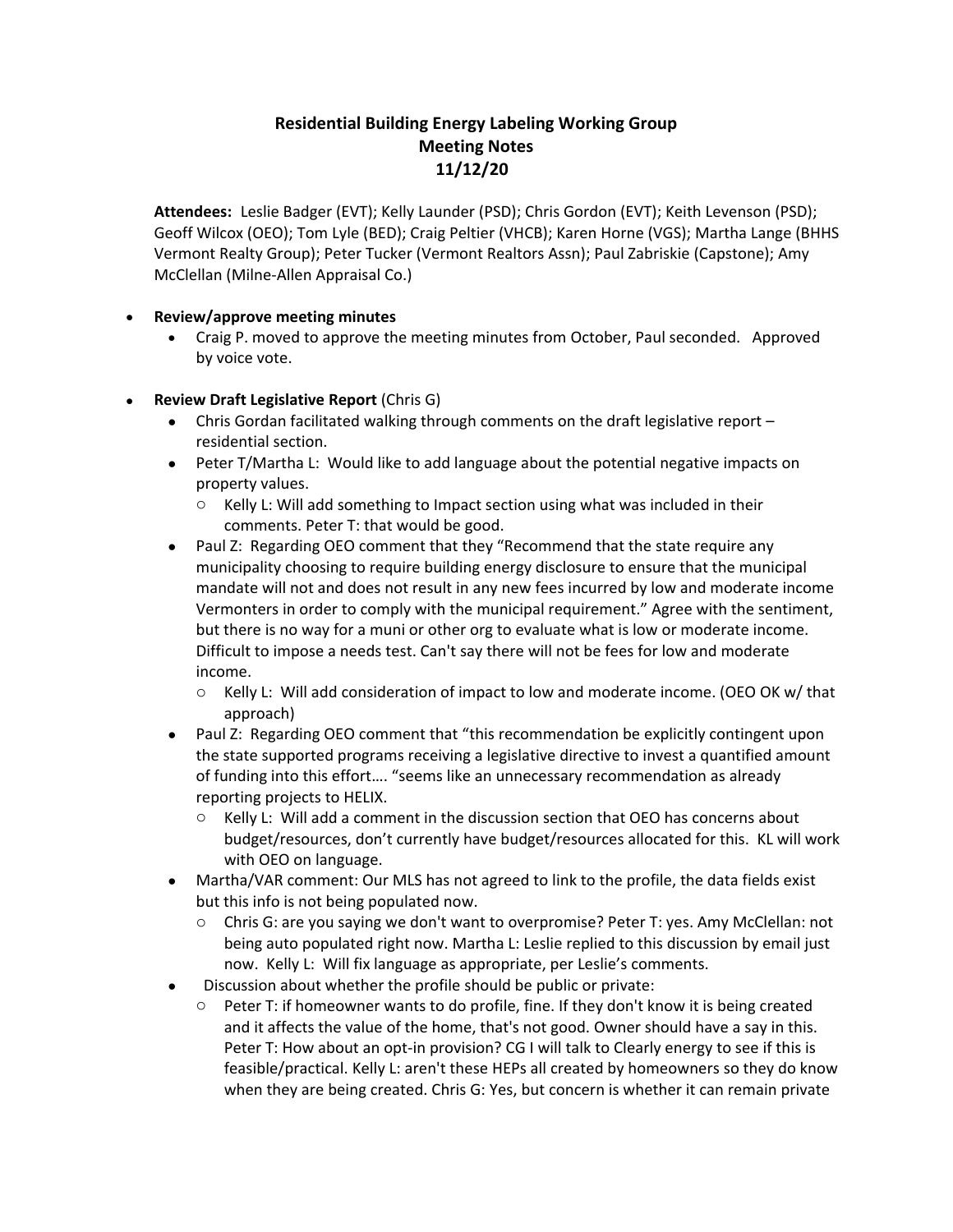if homeowner chooses once its created. CG: Contractor can create HEP but only with knowledge of homeowner. Peter T: understanding that all Montpelier lister info has been uploaded to HELIX. CG: It's there but doesn't create a profile.

- Martha L: Where it says, "This data shall be limited to asset-based data elements and recognition of final project completion" "asset-based" is a confusing term for average folk. Kelly L: propose taking out the term asset based and just say "data"
- Discussion on mandatory labeling pros and cons language:
	- $\circ$  RE: Martha/VAR comment: Strike this section. The Vermont Association of Realtors® will not support this report if this language is included. Goes beyond the charge of Act 62.)
	- $\circ$  Chris G: one way to deal with this is to remove the preamble and the voting roll call and just leave pros and cons.
	- $\circ$  Tom L: Maybe just put it (pros and cons) in the appendix.
	- $\circ$  Paul Z: scrub it from the report and write a dissenting opinion in a separate document.
	- o Tom L: I'd be ok with that.
	- $\circ$  Martha L: If we want this to go somewhere adding the discussion of mandatory works against that.
	- $\circ$  Kelly L: Re Paul's proposal, would that mean that PSD submits the report and the dissenting opinion is separately authored and submitted by others? Paul Z: Sure
	- $\circ$  Craig P: I'd like to put this in an appendix. Important for leg to know. Just pros and cons. Not mutually exclusive with Paul's idea.
	- $\circ$  Peter T: discussion of mandatory program is not what this group was asked to do. On a voluntary basis we are happy to be involved.
	- $\circ$  Martha L: cart before the horse. Talk of mandatory should be way down the road. This is new, and needs to be tested before we go there.
	- o Craig P: that comes across clearly in pros and cons.
	- o Leslie B: we are not making a recommendation but important to lay out pros and cons.
	- $\circ$  Kelly L: important to note that the group voted and did not agree to mandatory labeling. PT: what does mandatory mean? Every home has a label. KL: no, specific language that was voted on is in the report
	- o (Re "Energy Literacy" in pros and cons) Tom L: How do we know if label affords consumer protections? May be better than SPIR, better than nothing. How do we know the label is accurate? Kelly L: maybe use different language. Karen H: consistent information? Change to 'consumer awareness'
	- $\circ$  (Re: Voluntary Programs Are Too Slow) Paul Z: remove the word "too". Leslie B: maybe "underutilized" Paul Z: too slow to affect climate crisis. Chris G: if we use underutilized, we have to change narrative. Chris G: Let's table for sake of moving forward.
	- o (Re: Lack of state leadership) Tom L: EEUs are about carrots, not sticks. Don't have the authority to enforce a mandatory program. Kelly L: maybe "lack of entity to enforce a mandatory program"
	- $\circ$  Paul Z: if we have agreed to move to appendix, why are we picking these apart? Kelly L: didn't know we had decided that. Chris G: call the question. Paul Z: If VAR will walk, then take it out. Put in separate document. Peter T: we see this as beyond the charge of the WG - don't feel like it's appropriate in the report, body or appendix. Chris G: in spirit of original intent and consensus, propose we take it out. Paul Z: there are legislators that are looking for ways to move the housing market toward valuing energy efficiency. Martha L: we are supposed to be developing a voluntary label. Let's finish that and then talk about maybe a mandatory program. Maybe just have the list without mention of